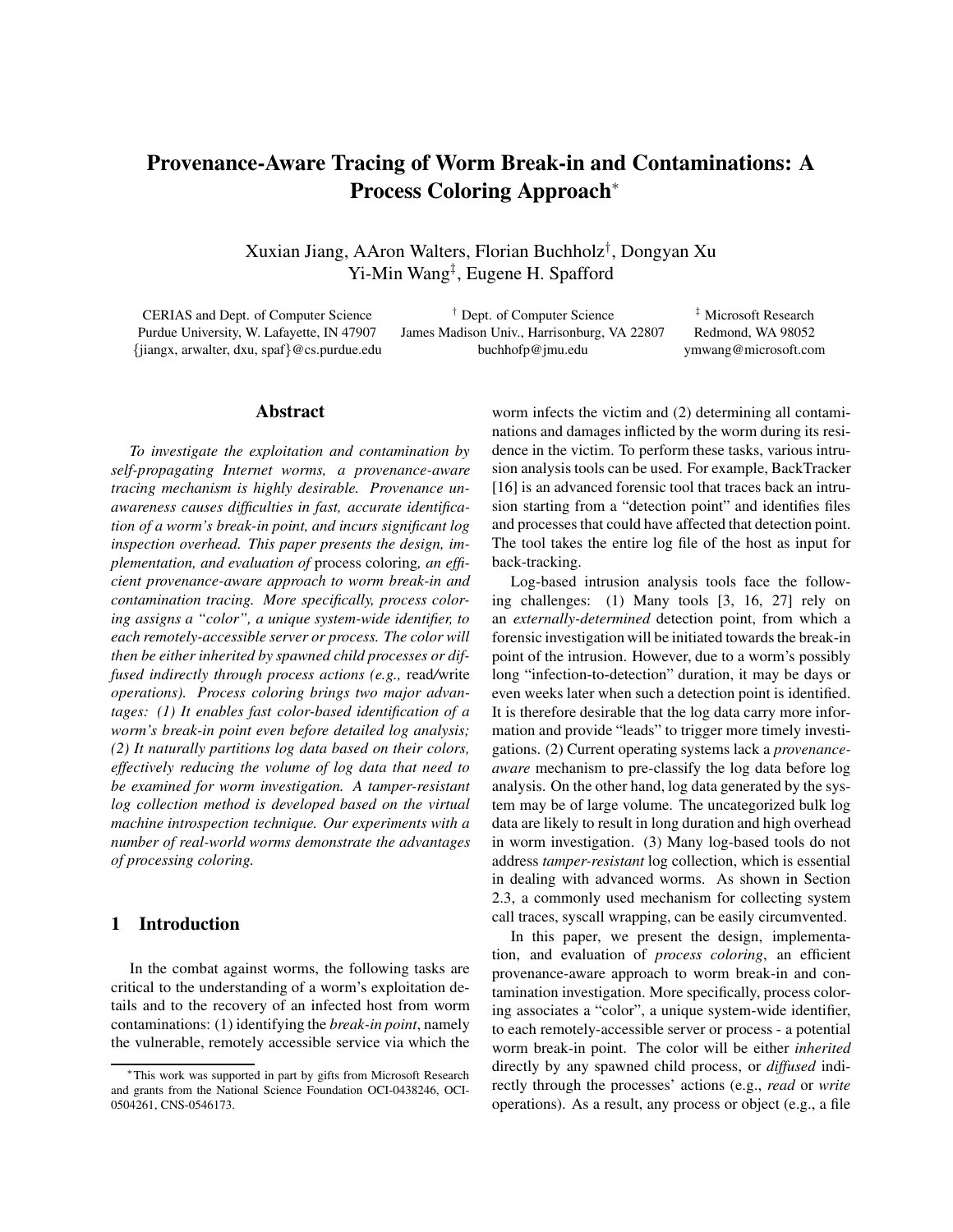or directory) affected by a colored process will be tainted with the same color, as recorded in the corresponding log entry. Process coloring naturally leads to the following two key advantages:

**Color-based identification of a worm's break-in point** All worm-infected processes and contaminated objects will be tainted with the same color as the original vulnerable service, which is exploited by the worm as the break-in point. By simply examining the color of any worm-related log entry or any worm-affected object, the break-in point of the corresponding worm can be immediately identified before detailed log analysis.

**Natural partition of log data** The colors of log entries provide a natural way to partition the log. To reveal the contaminations caused by a worm, it is no longer necessary to examine the entire log file. Instead, only log entries with the same color as the worm's entry point will need to be inspected. Such partition can substantially reduce the volume of relevant log data, and thereby improve the efficiency of worm investigation.

The practicality and effectiveness of process coloring are demonstrated using a number of real-world selfpropagating worms and their variants. For each of these worms, we are able to fast identify the vulnerable networked service exploited by the worm. Moreover, reduction of inspected log data is achieved in each worm experiment. For example, for a detailed SARS worm [2] breakin and contamination investigation, only 12*.*1% of the entire log data need to be inspected. Our prototype also addresses the important requirement of tamper-resistant log data recording. We adopt a technique similar to Livewire [13] and develop an extension to the UML virtual machine monitor (VMM) for tamper-resistant logging.

The rest of the paper is organized as follows: Section 2 provides an overview of the process coloring scheme, whose implementation is presented in Section 3. Experimental evaluation results are presented in Section 4. Other applications and possible attacks are addressed in Section 5. Section 6 discusses related work. Finally, Section 7 concludes this paper.

# **2 Process Coloring Approach**

## **2.1 Initial Coloring**

Figure 1 shows a process coloring view of a networked host system running multiple servers. A unique systemwide identifier called *color* is assigned to each server process. The color assignment takes place after the server processes have started but before serving client requests. A worm breaking into the system will need to exploit a certain vulnerability of a (colored) server process. Because any action performed by the exploited process will lead to a corresponding *color diffusion* in the host (Section 2.2), the break-in and contaminations by the worm will be evidenced by the color of the affected processes and system resources and by the color of the corresponding log entries. Each remotely-accessible service is performed by one or more active processes in the host. For example, the Samba service will start with two different processes *smbd* and *nmbd*; and both *portmap* and *rpc.statd* processes belong to the NFS/RPC service. Such processes can be assigned the same color. However, if we need to further differentiate each individual process (e.g., "which Apache process is exploited by a Slapper worm?"), different colors can be assigned to processes belonging to the same service. One benefit of such assignment is that it provides a finer granularity in log data partition.



**Figure 1. Process coloring view of a system running multiple servers**

# **2.2 Color Diffusion Model**

After the service processes are initially colored, the colors will be diffused to other processes according to the operations performed by the processes. To reveal worm contaminations, we are especially interested in process color diffusion via system-wide shared resources, such as files, directories, and sockets. For a worm to inflict contamination (e.g., backdoor installation), it needs to go through a number of system calls. Hence the process colors are diffused to the affected system resources via the operations performed by the system calls.

The color diffusion model is based on our more general *process label* framework [4], where audit information (defined as process label) is propagated and preserved in a system. We also note that process color diffusion reflects the information flow model [8]. In this paper, we only consider the information flow through syscall interfaces, with the processes as subjects and intermediate resources as objects. Other means such as using CPU utilization or disk space availability to convey information are beyond the scope of this paper. In the following, we describe two types of syscall-based color diffusion:

**Direct diffusion** involves one process directly affecting the color of another process. It can happen in a number of ways: (1) *Process spawning:* If a process issues the *fork*,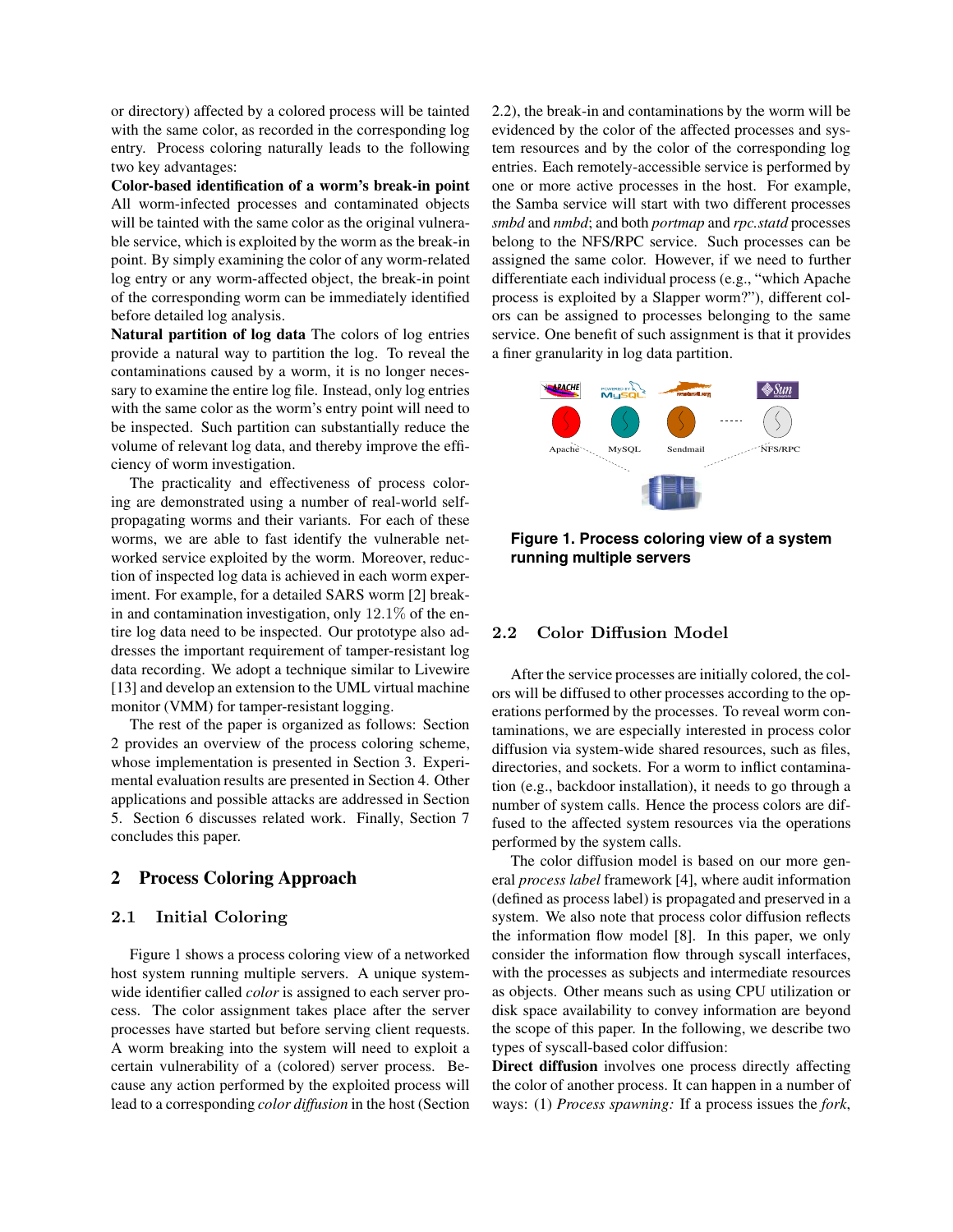*vfork*, or *clone* system call, a new child process will usually be spawned and it will inherit the color of the parent process. (2) *Code injection:* A process may use code injection (e.g. via *ptrace* system call) to modify the memory space of another process to change its functionality. The color of the injected process will be updated accordingly. (3) *Signal processing:* A process may send a special signal (e.g., the *kill* command) to another process. If received and authorized, the signal will invoke corresponding signal handling and thus affect the execution flow of the signaled process.

**Indirect diffusion** from process  $s_1$  to  $s_2$  can be represented as  $s_1 \Rightarrow o \Rightarrow s_2$ , where *o* is an intermediate resource (object). Various types of intermediate resources exist: some resources are dynamically created and will not exist after the process is terminated (e.g., UNIX sockets); other resources such as files can persistently exist and may later affect another process if that process acquires some input from these resources. To support indirect diffusion, the system data structure for an intermediate resource will be enhanced to record the influence of a process (i.e. its color). Later, when another process gets input from the "tainted" resource, the process will be tainted the same color. Common resource types supported in current Linux systems include files, directories, network sockets (including UNIX sockets), named pipes (FIFO), and IPC (messages, semaphores, and shared memory).

#### **2.3 Log Information Collection**

Process coloring employs system call (syscall) interception to generate log entries and tag them with process colors. As demonstrated in [16, 22], syscall interception is effective in revealing and understanding intrusion steps and actions. However, a simple syscall-based hooking mechanism may be vulnerable to the *re-hooking* attack, where attackers can easily avoid or even subvert [9] the log collection function. Instead, our design is based on the virtual machine introspection technique [13], where the interception of system calls happens *not* in the syscall dispatcher, but *on the virtual machine virtualization path*. As such, the interceptor is an integral part of the underlying virtual machine implementation (Section 3) achieving stronger tamper-resistance. Information about each intercepted system call (e.g. current process, syscall number, parameters, return value, and return address) forms a log entry, which is tagged with the color of the current process.

#### **3 Implementation**

Our prototype leverages User-Mode Linux (UML), an open-source VM implementation where the guest OS runs directly in the unmodified user space of the host OS, and only considers the  $ext2$  file system<sup>1</sup>. In order to support process coloring, a number of key data structures (e.g., *task struct*, *ext*2 *inode info*) are modified to accommodate the color information. Implementation details of color setting and diffusion can be found in [14].



**Figure 2. Tamper-resistant log collection by positioning the interceptor on the system call virtualization path**

The log collection mechanism is based on the underlying virtual machine implementation, i.e. UML, as shown in Figure 2. UML adopts a system call-based virtualization approach and supports VMs in the user space of the host OS. Leveraging the capability of *ptrace*, a special thread is created to intercept the system calls made by any process in the VM, and to redirect them to the guest OS kernel. The interceptor for system call log collection is located on the system call virtualization path. Therefore, it is tamper-resistant from malicious processes running inside the VM. Moreover, once the interceptor has collected a certain amount of log data (e.g., 16*K*), the log data will be pushed down to the host domain. One important benefit is that the analysis on the log file within the host domain will not interrupt the normal execution of the VM. This creates the possibility of external *runtime* system monitoring based on the colors of log data.

# **4 Evaluation**

We evaluate the effectiveness of process coloring using a number of real-world Internet worms: Adore, Ramen, Lion, Slapper, SARS, and their variants. Each worm experiment is conducted in a virtual distributed worm playground called *vGround* [15], which is a realistic, confined, and scaled-down Internet environment consisting of network entities and end hosts realized as VMs with process coloring capability. vGround makes it easy and efficient to create VMs running real-world services as well as VMs running as service clients. vGround enables safe worm experiments by confining all traffic within the vGround. It also facilitates experiments with a multi-vector worm

<sup>&</sup>lt;sup>1</sup>We are currently implementing process coloring on another VM platform Xen [10] and we expect even better performance than our UMLbased prototype due to Xen's para-virtualization approach.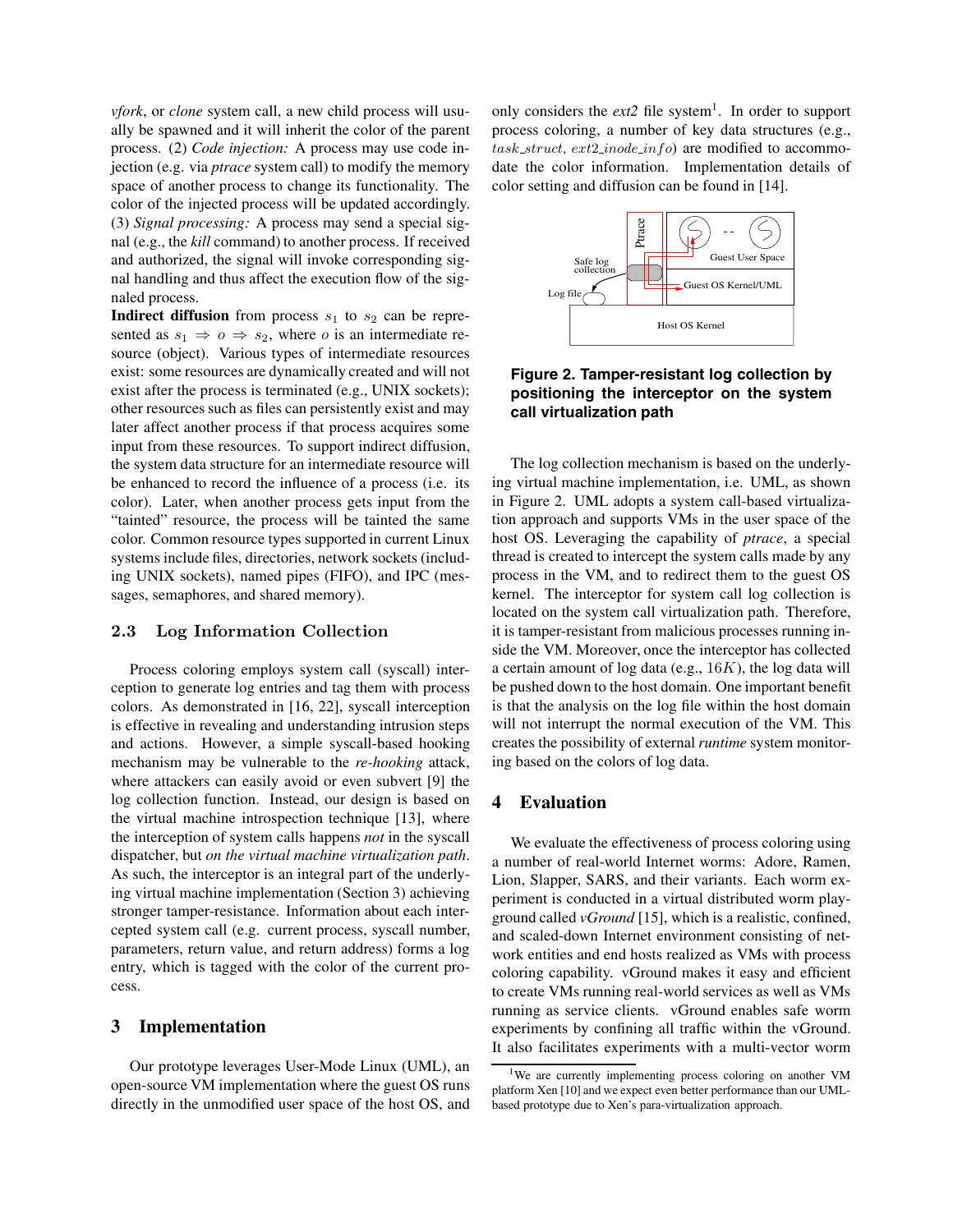|                                       | Lion Worm              | Slapper Worm             | <b>SARS</b> Worm       |
|---------------------------------------|------------------------|--------------------------|------------------------|
| <b>Exploited Service</b>              | BIND (bind-8.2.2_P5-9) | Apache (apache-1.3.19-5) | Samba (samba-2.2.5-10) |
| (CVE references)                      | $(CVE-2001-0010)$      | $(CAN-2002-0656)$        | $(CAN-2003-0201)$      |
| Time period being analyzed            | 24 hours               | 24 hours                 | 24 hours               |
| Number of log entries                 | 129,386                | 293,759                  | 166,646                |
| Size of log data                      | 8.0M                   | 18.5MB                   | 10.7MB                 |
| Number of worm-relevant log entries   | 66,504                 | 195,884                  | 19,494                 |
| Size of worm-relevant log data        | 3.9MB                  | 12.2MB                   | 1.3MB                  |
| Number of files "touched" by the worm | 120,342                | 62                       | 200                    |
| Percentage of worm-relevant logs      | 48.7%                  | 65.9%                    | 12.1%                  |

**Table 1. Statistics of process coloring log data in three worm experiments**

(e.g., Ramen worm), which infects hosts (VMs) via different break-in points<sup>2</sup>.

Due to space constraint, we only present experiments with Lion, Slapper, and SARS worms. Table 1 shows key statistics of their respective log data. Each log file contains log entries collected during a 24-hour period, including both worm-related and normal service access entries. During each experiment, process coloring demonstrates its key benefits: (1) We are able to identify the worms' break-in points before performing detailed log analysis. The break-in points are the BIND server (bind-8.2.2 P5- 9) for Lion worm, the Apache server (apache-1.3.19-5 with openssl-0.9.6b-8 package) for Slapper worm, and the Samba server (samba-2.2.5-10) for SARS worm. (2) The log data that need to be inspected for detailed worm investigation is only 48*.*7% (Lion worm), 65*.*9% (Slapper worm), and 12*.*1% (SARS worm) of the total logged events, respectively. We note that, since log entries are naturally partitioned by their colors, increasing background service accesses (i.e. accesses to unrelated services) in the experiments will further *reduce* the percentage of worm-related log. (3) Since the worm break-in point (vulnerable service) is identified *before* log analysis, it is possible to further filter the log entries that record normal accesses to the vulnerable service, which have *known and different* footprint from that of a worm infection.

# **4.1 Lion Worm Contamination Investigation**

Figure 3 shows a process coloring view of an *uninfected* system running a BIND server vulnerable to the Lion worm. There are also a number of other services hosted at the same system: NFS/RPC service (*portmap* and *rpc.statd*), printer service (*lpd*), and mail service (*sendmail*). A different color is assigned to each service.



**Figure 3. A process coloring view of a vulnerable system** *BEFORE* **Lion infection**

Process *named* has the color "RED". The Lion worm is unleashed from a different VM in the vGround<sup>3</sup>. After the experiment, we obtain a log file whose entries are conveniently partitioned by their colors. Among the "RED" entries whose provenance is the *named* process, we observe an abnormal event that a *shell* process was spawned. This is *one* of the contaminations inflicted by the Lion worm. To further reduce the inspected log volume, entries generated by normal accesses to the BIND server from other legitimate VM clients in the vGround are filtered. We then use the remaining "RED" log entries to derive a Lion worm contamination graph as shown in Figure 4.

We confirm that Figure 4 reveals *all* Lion worm contaminations by comparing our results with a detailed Lion worm report [1]. The leftmost oval is the vulnerable *named* daemon (PID: 31122). After a successful exploitation of the *named* process, a worm replica is downloaded (Circle 2 in Figure 4). The worm then overwrites all HTML files named *index.html* in the system with a selfcarried HTML file for web defacement (Circle 3). Interestingly, we observe from the log that the worm attempts to execute the file replacement *twice* - a detail *not* reported in [1]. The first attempt to replace files is within the shell

<sup>2</sup>For example, Ramen worm has three possible break-in points: LPRng (CVE-2000-0917), rpc.statd (CVE-2000-0666), and wu-ftp (CVE-2000-0573) - the last one cannot lead to a successful exploitation as shown by our vGround experiment.

<sup>&</sup>lt;sup>3</sup>This "seed" worm is instrumented to target the vulnerable VM for infection. However, the worm copy transferred is unmodified.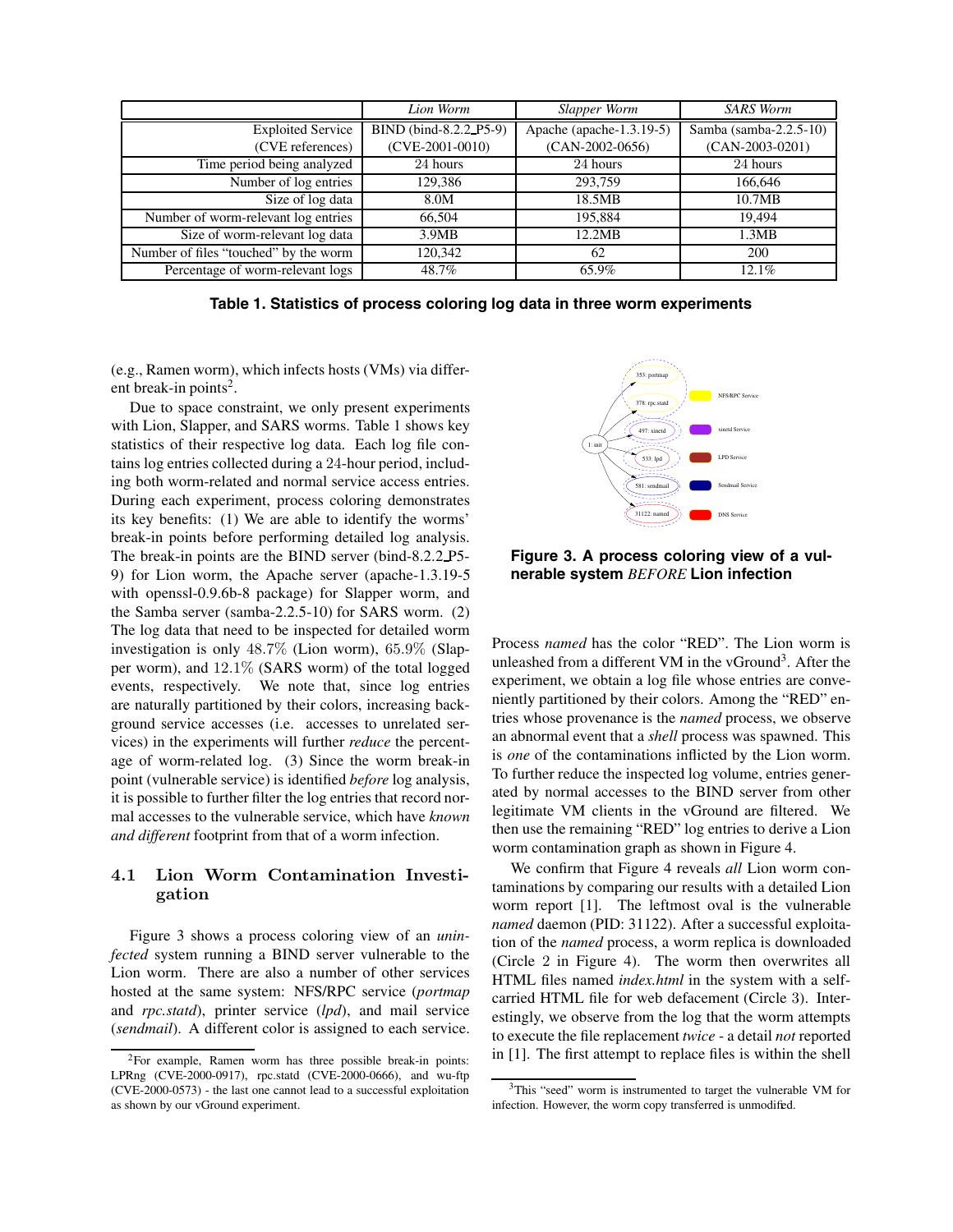

**Figure 4. Lion worm contaminations reconstructed from "RED" log entries**

code (PID: 31181) after executing the malicious buffer overrun code (Circle 2 and Circle 3). The second attempt happens when the driving script *./1i0n.sh* (PID: 31347) is executed (Circle 4). The worm then tries to initiate the next round of infection (Circle 4). In the thick dotted circle inside Circle 4, we find two "RED" *dangling* files *bind* and *bindx.sh*, which are introduced by the worm but never accessed by any worm-related process. Such anomaly deserves a further investigation. A forensic analysis of the VM reveals that these two files contain the exploitation code for the BIND vulnerability. As there is only one VM running the vulnerable BIND service in the vGround, the worm cannot find another host to infect and the file *bindname.log* storing IP addresses of possible victims is empty. As a result, the exploitation code is never launched.

# **4.2 Slapper Worm Contamination Investigation**

The Slapper worm experiment is conducted in a different vGround. We initially assign colors to service processes in an uninfected VM. Especially, the vulnerable Apache service is assigned "RED". Through direct diffusion, all spawned httpd worker processes are also colored "RED". A process coloring view of the system *before* the Slapper infection is shown in Figure 5. The experiment involves accesses to the other services as well as normal web accesses requesting a 2890-byte *index.html* file.

After the experiment, an examination on the log file shows a flurry of "RED" log entries (*>* 10000) within a very short period (1 minute) - an anomaly indicating a



**Figure 5. A process coloring view of a Slapper-vulnerable system** *BEFORE* **infection**

possible infection. As the "RED" color is associated with the Apache web server, we select all "RED" log entries, which constitute 65*.*9% of the entire log file. A quick review of these log entries shows that the Slapper worm infection has a large and distinct footprint in the infected host. During the transmission of a Slapper worm, a *uuencoded* source file is sent from the infecter to the victim. More specifically, the sender issues a *sendch* call for *each byte* of the uuencoded file. Correspondingly, the receiver uses a *sys read* for each byte received (total 94320 calls). Moreover, each encoded byte is then written (the *cat* command) to a local file named */tmp/.uubugtraq*, leading to another 94320 *sys write* system calls. In sharp contrast, each normal web access only generates 15 log entries, record-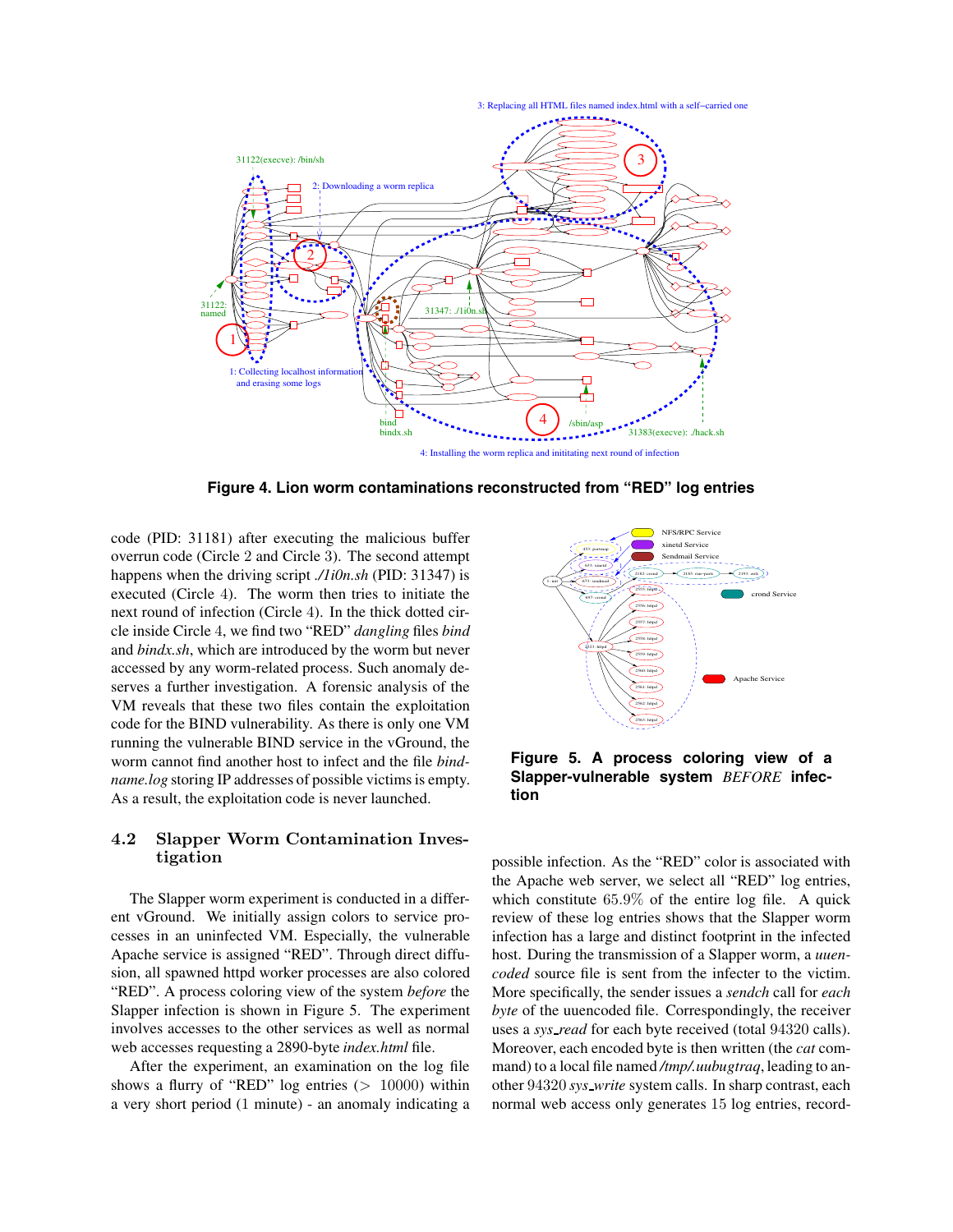

**Figure 6. Slapper worm contaminations reconstructed from "RED" log entries**

ing the known normal sequence of Apache server actions. Therefore, we remove these ("RED") entries before constructing the Slapper worm contamination graph (Figure  $6)^4$ .

By comparing our results with a detailed Slapper worm analysis [20], we confirm that Figure 6 reveals *all* contaminations by the Slapper worm. We first observe that the worm exploits an httpd worker process (PID:2568) to gain system access. After that, a uuencoded version of the worm source code is downloaded (Circle 1 in Figure 6) and *uudecoded* (Circle 2) to reconstruct the original code, which is then compiled (Circle 3) to generate the worm binary. The binary is executed (Circle 4) to attempt to infect other hosts. The collected log data further reveal that the exploitation of the Slapper worm is rather sophisticated. Before the httpd worker process (PID: 2568) is exploited, 23 TCP connections have already been established with different http worker processes between the infecter and the victim. Interestingly, 21 of these connections have *no* payload; one connection is an invalid HTTP request, which turns out to be a request to obtain the Apache server version; and the last connection has a short interaction. From [20], we know that one of the 21 plain connections is used to validate the reachability of the Apache server, while the other 20 connections are made for depleting the Apache server pool to make sure that the two subsequent exploitations will have the same heap layout. The first exploitation aims at reliably deriving the over-writable heap address in the vulnerable Apache server. This heap address is then reused in the second exploitation. All these connections and interactions are recorded by "RED" log entries.

**SARS worm contamination investigation** Due to space constraint, the results of SARS worm experiment are presented in [14]. Only 12*.*1% of the log data need to be processed to fully reveal SARS worm contaminations. SARS worm performs rootkit and backdoor installation as well as system information collection, reflecting the recent trend in the underground evolution of increasingly *stealthy* selfpropagating worms.

# **5 Possible Attacks and Counter-Measures**

**Jamming attack** A worm could intentionally introduce many noise log entries to hide its actual intention. For example, a worm could invoke a large number of "innocuous" or unrelated syscalls just to hide its real infection attempts. However, tactically speaking, these actions still need to be considered as a part of the worm's behavior in the infected system, even though they may not contribute to any real damage. Also, to the worm's *disadvantage*, these noise log entries deviate from the normal log pattern of a specific color and will trigger an alarm. Finally, the capability of color-based identification of a worm's entry point is still valid under this attack, though it will take a

<sup>4</sup>We note that a general intrusion may mimic the normal sequence of service access actions [25]. However, it is more difficult for selfpropagating worms to do so because their *outgoing propagation* behavior is semantically different from a normal service access.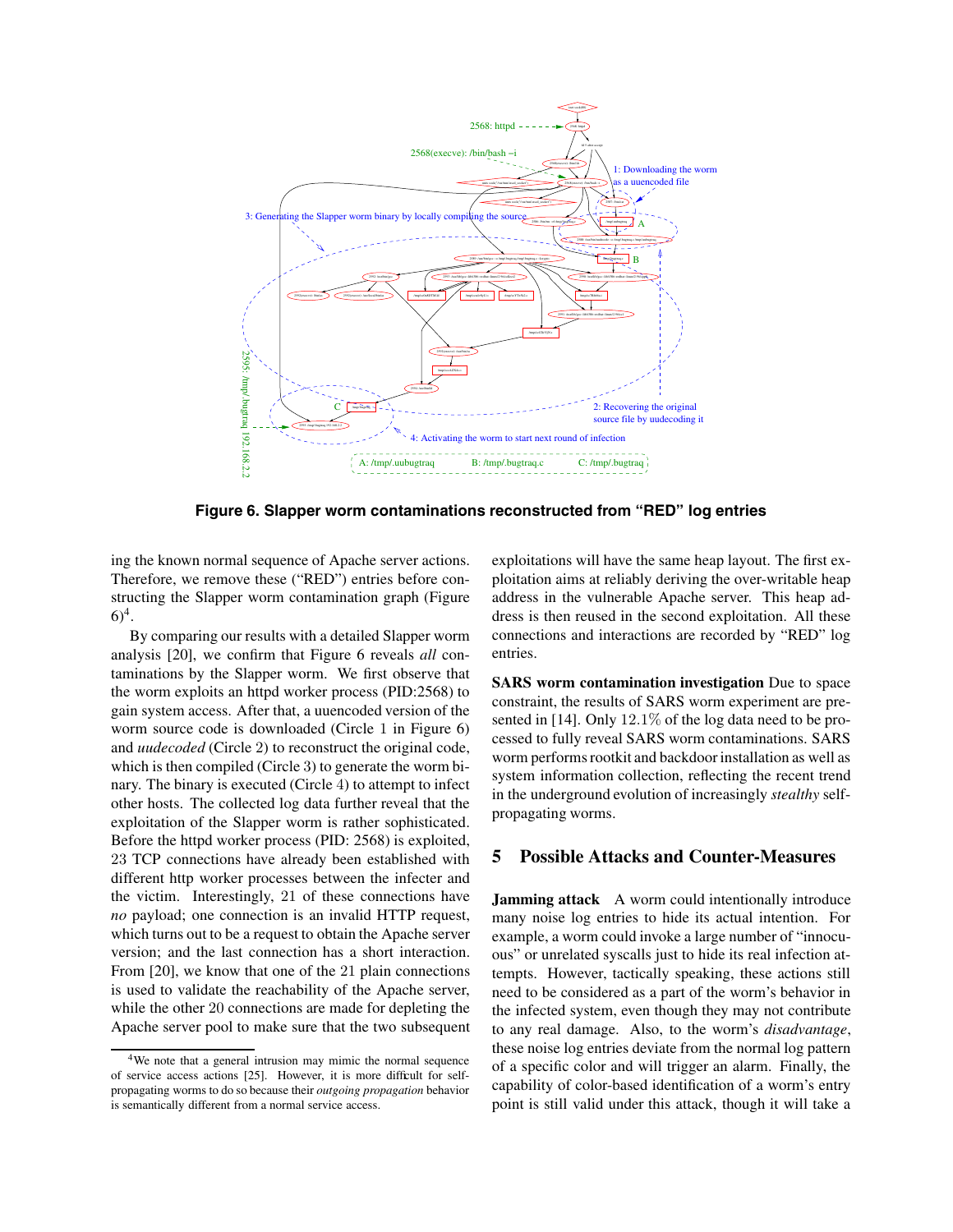more careful analysis to uncover the obfuscated intention. **Low-level attack** The integrity of colors associated with active processes and intermediate resources are critical to worm investigation. As the current prototype maintains the color information within the kernel of the system under inspection, it is possible that this information be manipulated through certain low-level attacks. For example, if the process color is associated with the *task struct* PCB structure, a method called direct kernel object manipulation (DKOM) [5] can be leveraged to explicitly change the color value (e.g., by writing to the special device file */dev/kmem*). Fortunately, solutions such as CoPilot[21], Livewire[13], and Pioneer [23] have been proposed to address the issue of kernel integrity. Another possible counter-measure is to create a *shadow* structure, which is instead maintained by the virtual machine monitor (VMM) and is totally inaccessible from inside the VM. Compared with the current prototype, the shadow solution poses significantly greater challenge in deriving VM operation semantics from low-level information collected via virtual machine introspection, which may affect the accuracy and completeness of worm investigation results.

**Diffusion-cutting attack** It is possible that a worm might use a hidden channel to undermine the diffusion. For example, a worm could use an initial part of an attack to crack a weak password, which is later used in a *separate* session to gain the system access and complete the rest of worm contamination. Process coloring can track any action performed within each break-in, but it cannot automatically associate the second break-in with the first one. However, any anomaly within the second breakin will immediately expose the responsible login session, which may lead to the identification of the cracked password. Based on the log data from the first break-in, the administrator may still be able to correlate those two disjunct break-ins.

**Color saturation attack** If a worm is aware of the coloring scheme, it might attempt to acquire more colors from different services right after its break-in. As a result, the associated colors can not uniquely identify the break-in point. However, to the worm's *disadvantage*, the color saturation attack will immediately lead to an alarm of *color mixing* - an anomaly triggering further investigation. Color saturation attack does expose a weakness of our current prototype, which uses a single color field. Although our prototype is able to accommodate multiple colors (each bit in the color field represents a different color), it is not able to differentiate between an *inherited* color and a *diffused* color. The inherited color of a process can only be inherited from its parent and will not be changed by its own or others' behavior. The diffused colors, on the other hand, reflect the color diffusions through its own or others' actions (e.g., *sys read*/*sys write*). With this distinction, the inherited colors can be used to partition log data, while the diffused colors can be used to detect color saturation attacks and identify all color-mixing points for further examination in affected partitions.

#### **6 Related Work**

Process coloring is inspired by the concept of transitive dependency tracking [12] originally proposed for failure recovery. Process coloring also reflects the information flow model [8]. With these concepts and models as theoretical underpinnings, a spectrum of taint-based techniques have recently been proposed: Process coloring operates at the system call level to reveal worm break-in and contamination; TaintCheck [19] works at the instruction level to detect overwrite attacks and generate exploit signatures; TaintBochs [6] focuses on lifetime tracking of sensitive data in a system. While sharing the same design philosophy, these techniques differ in their goals, design, implementation, and usage.

Process coloring can be integrated into existing logbased intrusion investigation tools [16, 18] so that they become provenance-aware. BackTracker [16] is able to automatically reconstruct the sequences of steps that occurred during an intrusion. More specifically, starting with an external detection point, BackTracker identifies files and processes that could have affected this detection point and displays chains of events in a dependency graph. The follow-up work [18] of Backtracker proposes a forward tracking capability that identifies all possible damages caused by the intrusion after the back-tracking session. Both BackTracker and its forward tracking extension require the entire log data as input. With process coloring enhancement, the break-in point of a worm can first be identified by the color of the detection point, and the volume of input log data will be reduced by color-based log partition, resulting in more efficient back-tracking and forward-tracking. In addition, the colors and patterns of log entries may provide alerts at runtime, triggering more timely investigations.

Process coloring can also be applied to enhance file and database repair/recovery. The Repairable File Service [27] identifies possible file system level corruptions caused by a root process, assuming that the administrator has already identified such a root process. It then uses the log to identify the files that may have been contaminated by that process. The repairable file service implements a limited version of the forward-tracking capability by only tracking file system level corruptions. Meanwhile, there has been technique in the database area [3] that is capable of recording contaminations at the transaction level and rolling back the damages if the transaction is later found malicious. This technique also requires external identification of malicious processes or transactions. Process coloring can enhance these techniques by tracking more